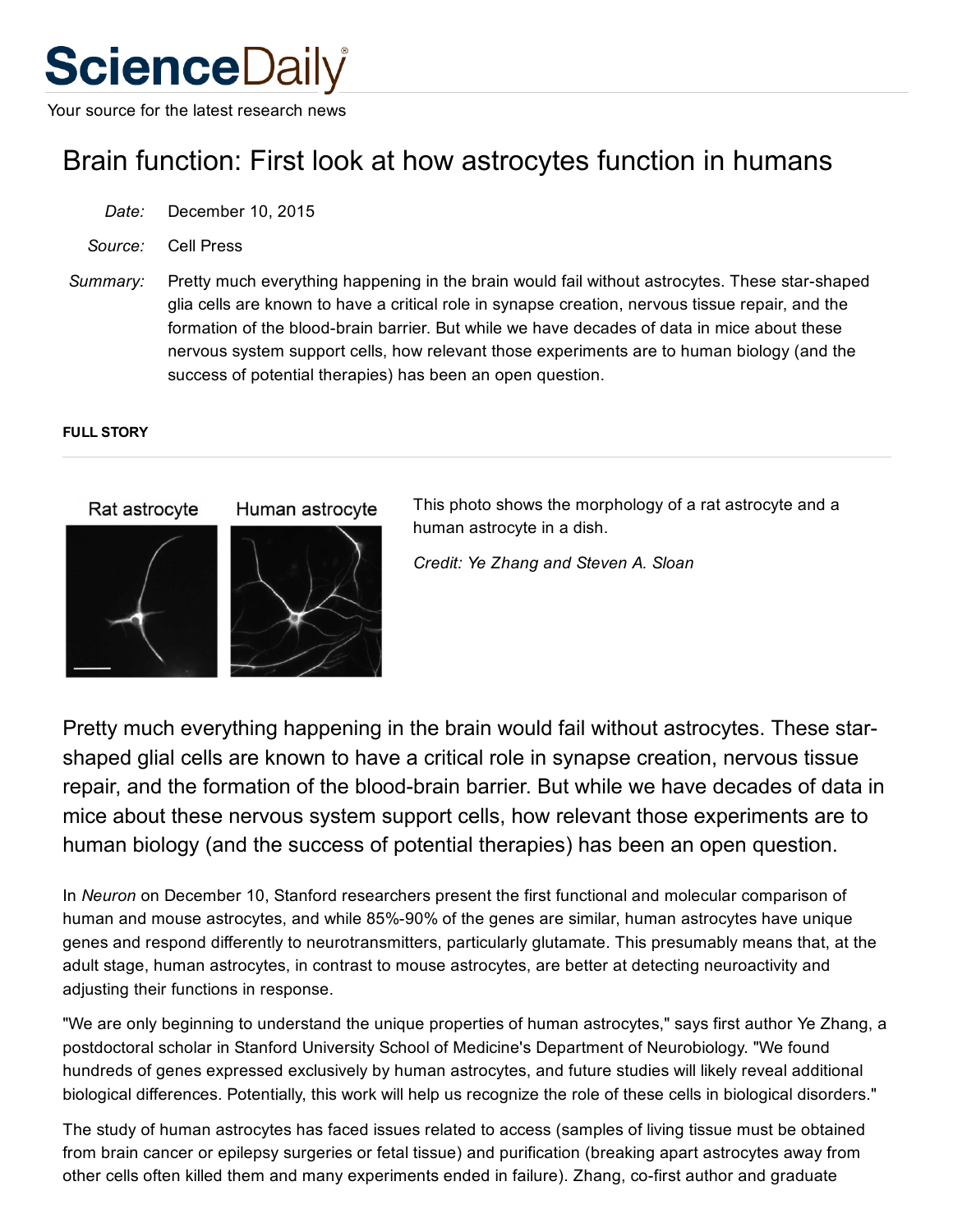student Steven Sloan, and their faculty mentor, senior author and professor Ben Barres, overcame the technical challenges by developing an antibody-driven protocol that isolates astrocytes and keeps them alive in culture.

This method also allowed the researchers to compare astrocytes in healthy tissue versus those coming from people with glioblastoma or epilepsy. It's known from mouse studies that astrocytes become highly reactive in these diseases, but what this means remains unclear. Genes that produce both positive and negative effects are expressed during these active periods, and through this study, some of the good and bad genes in humans are beginning to be parsed out. The next step is to screen for drugs that can promote or quell the expression of specific genes.

Another surprising discovery was that astrocytes come in two distinct stages (progenitor and mature) and that early-stage astrocytes and brain cancer closely resemble one another. This brings up the possibility that brain cancer cells that originate from glial cells can be forced into a mature state and thus unable to divide. The authors note that this finding could not have been made without the use of fetal tissue.

"Such knowledge could not have been obtained without access to fetal tissue," Zhang says. "We can't guess the biology of human brains and neurodevelopmental disorders just by studying mouse brains."

With their new method, Zhang and her colleagues hope to soon begin looking at the unique properties of human astrocyte cells in a range of disease types, including Alzheimer's, ALS, stroke, injury, autism, and schizophrenia.

This study was supported by the National Institute of Health and the JPB foundation, with additional support from Stanford School of Medicine, Vincent and Stella Coates, and the Sheldon and Miriam Adelson Medical Research Foundation.

#### Story Source:

The above post is reprinted from [materials](http://www.eurekalert.org/pub_releases/2015-12/cp-fla120315.php) provided by Cell [Press.](http://www.cellpress.com/) *Note: Content may be edited for style and length.*

#### Journal Reference:

1. Zhang and Sloan et al. Purification and characterization of progenitor and mature human astrocytes reveals transcriptional and functional differences with mouse. *Neuron*, 2015 DOI: [10.1016/j.neuron.2015.11.013](http://dx.doi.org/10.1016/j.neuron.2015.11.013)

| <b>Cite This Page:</b> | <b>MLA</b> | <b>APA</b> | Chicago |
|------------------------|------------|------------|---------|
|                        |            |            |         |

Cell Press. "Brain function: First look at how astrocytes function in humans." ScienceDaily. ScienceDaily, 10 December 2015. <www.sciencedaily.com/releases/2015/12/151210124540.htm>.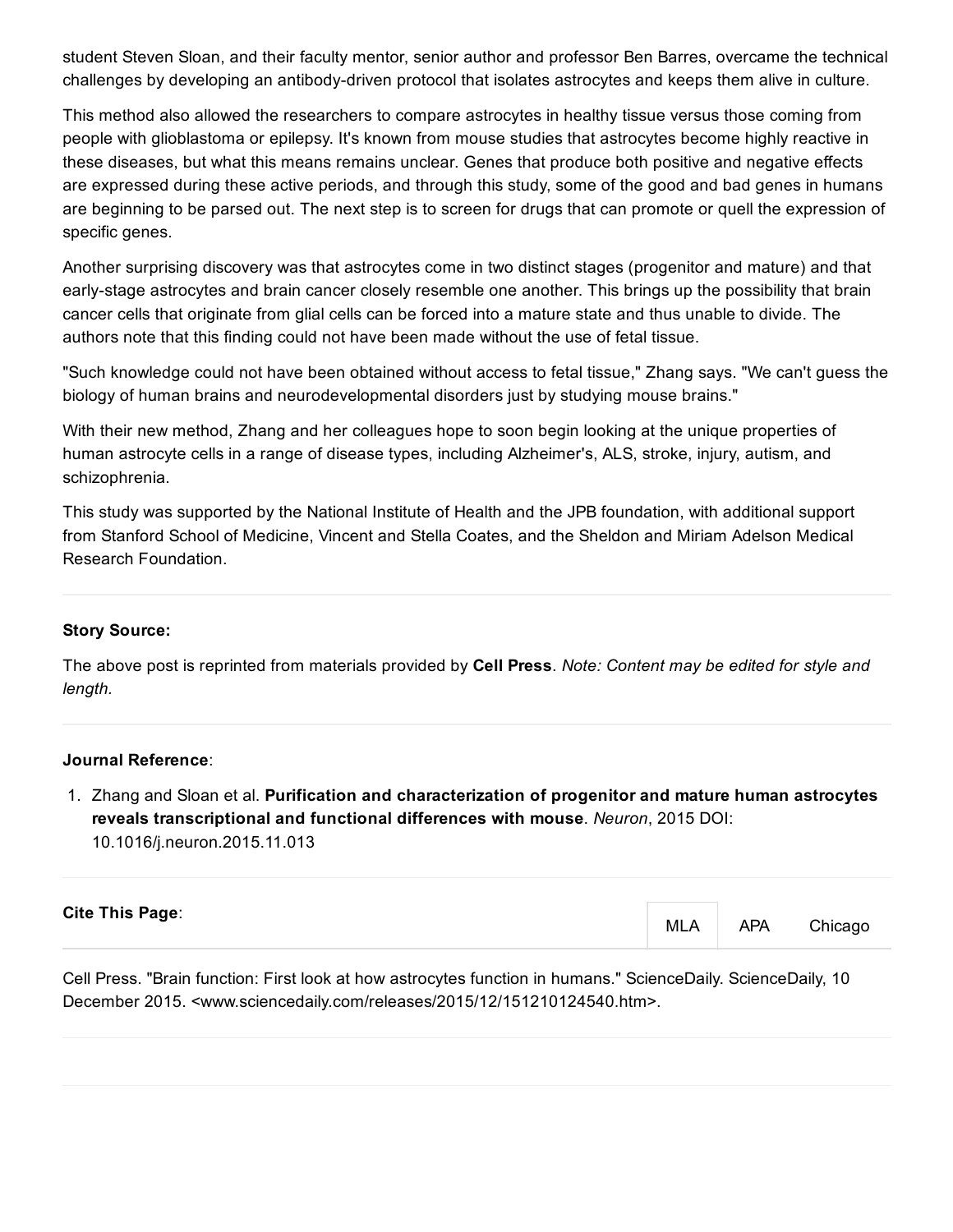### Recommended Articles

Laying a [foundation](https://www.sciencedaily.com/releases/2015/02/150202123259.htm?trendmd-shared=0) for treating ALS, spinal cord injury University of Wisconsin-Madison, ScienceDaily, 2015

Memory relies on [astrocytes,](https://www.sciencedaily.com/releases/2014/07/140728154036.htm?trendmd-shared=0) the brain's lesser known cells: supportive cells vital in cognitive function Salk Institute, ScienceDaily, 2014

New neurons [generated](https://www.sciencedaily.com/releases/2014/02/140225122510.htm?trendmd-shared=0) in brains, spinal cords of living adult mammals UT Southwestern Medical Center, ScienceDaily, 2014

A new [weapon](https://www.sciencedaily.com/releases/2013/07/130723113659.htm?trendmd-shared=0) against stroke University of California - Davis Health System, ScienceDaily, 2013

Age-dependent changes in pancreatic function related to diabetes identified Stanford University Medical Center, ScienceDaily, 2016

Scientists Transform Skin Cells Direct To Brain Cells, [Bypassing](http://www.medicalnewstoday.com/articles/240943.php?trendmd-shared=1) Stem Cell Stage Catharine Paddock PhD, Medical News Today, 2012

Modeling HIV-associated neurocognitive disorders in mice: new approaches in the changing face of HIV [neuropathogenesis.](http://dmm.biologists.org/cgi/pmidlookup?pmid=22563057&trendmd-shared=1&view=long)

Laura B Jaeger et al., Dis Model Mech, 2012

Human Skin Cells Turned Directly Into [Functioning](http://www.medicalnewstoday.com/articles/226693.php?sr&trendmd-shared=1) Neurons Catharine Paddock PhD, Medical News Today, 2011

Impaired APP activity and altered tau splicing in embryonic stem cell-derived astrocytes derived from the APPsw transgenic minipig.

Vanessa J Hall et al., Dis Model Mech, 2015

Unraveling the ischemic brain [transcriptome](http://dmm.biologists.org/cgi/pmidlookup?pmid=22015461&trendmd-shared=1&view=long) in a permanent middle cerebral artery occlusion mouse model by DNA microarray analysis.